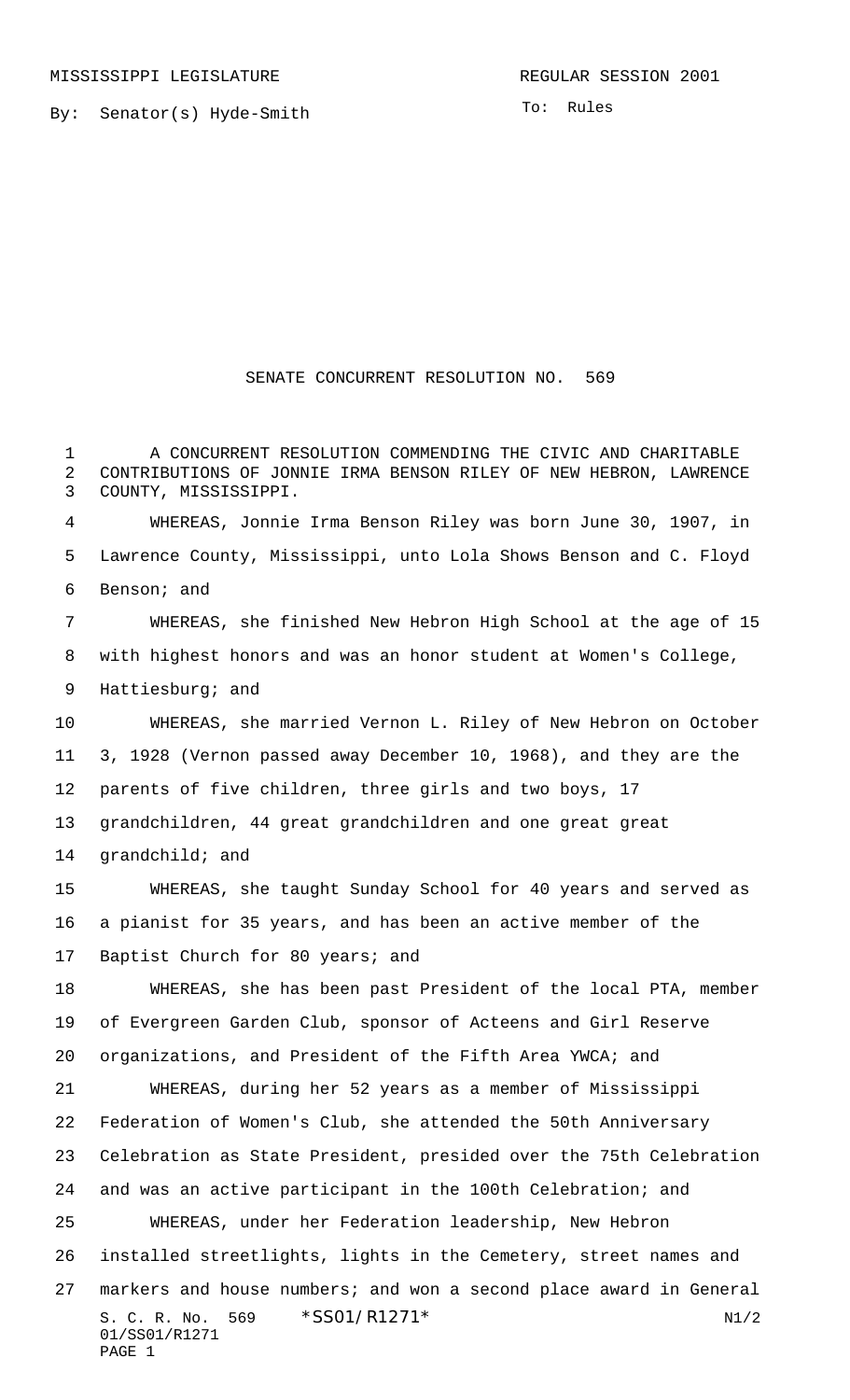Federation. She was instrumental in fundraising for the town public library. She is the only charter member of New Hebron Club still active in Federation work; and

 WHEREAS, she served on the ETV Board of Directors, when the ETV Bill was seriously in jeopardy of failing, she joined other club women in making phone calls, sending telegrams and personal visits to the Legislators; and

 WHEREAS, she donated land on Main Street of New Hebron for construction of the City Hall and the Fire Station; and provided land for a city park to be furbished by local civic groups; and WHEREAS, she served on the Mississippi Status of Women's Commission, appointed by Governor William Waller; and

 WHEREAS, she was a member of Citizens Control of Federal Spending during the term of President Richard Nixon; and

 WHEREAS, she has been a member of the Order of the Easter Star (OES) since 1933. Serving as Worthy Matron several times, was Secretary for 20 years and served in several other offices of the local order. On the state level, she served as District Deputy Grand Matron, Grand Organist, and in 1955, was elected Worthy Grand Matron of Mississippi OES. She concluded her term by presiding over the Golden Anniversary Session Grand Chapter held in Jackson, Mississippi; and

 WHEREAS, she served on the International Temple Committee of General Chapter 1973 through 1976, and has attended General Grand Chapter consecutively since the 1949 Session, held in Toronto, Canada. She was presented a Certificate of Appreciation from the Mississippi and General Chapter at the 1999 meeting in Detroit, Michigan; and

 WHEREAS, she served as Chairman of the Ritual Committee, the Jurisprudence Committee, and the Hospitality Committee on the State level in OES; and